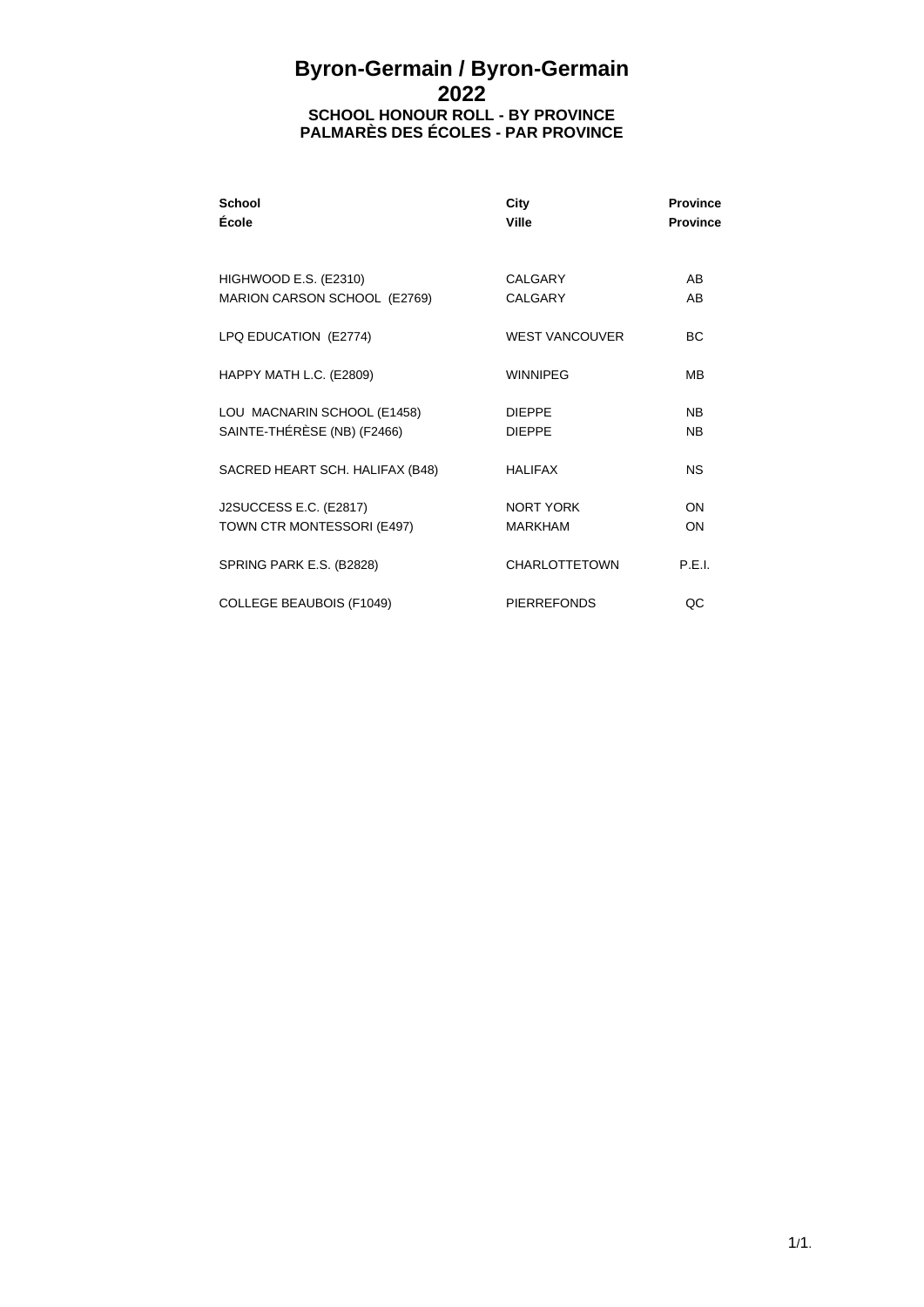# **Euler / Euler 2022 SCHOOL HONOUR ROLL - BY PROVINCE PALMARÈS DES ÉCOLES - PAR PROVINCE**

| <b>School</b><br>École             | City<br>Ville    | <b>Province</b><br><b>Province</b> |
|------------------------------------|------------------|------------------------------------|
| SAINTE-MARG-BOURGEOYS (F1863)      | CALGARY          | AB                                 |
| <b>VBE (MACC) (E2248)</b>          | <b>VANCOUVER</b> | <b>BC</b>                          |
| ST.JOHN'S RAVENSCOURT M.S. (E1398) | <b>WINNIPEG</b>  | MВ                                 |
| ECOLE CHAMPLAIN (F2759)            | <b>MONCTON</b>   | NB.                                |
| FOUNTAIN SACRED HEART (E2165)      | <b>HALIFAX</b>   | <b>NS</b>                          |
| ZION HEIGHTS JR/ H.S. (E2524)      | <b>TORONTO</b>   | ON                                 |
| LUCILLE TEASDALE (F2633)           | <b>BROSSARD</b>  | QC                                 |
| MONTESSORI REGINA (E2651)          | <b>REGINA</b>    | <b>SK</b>                          |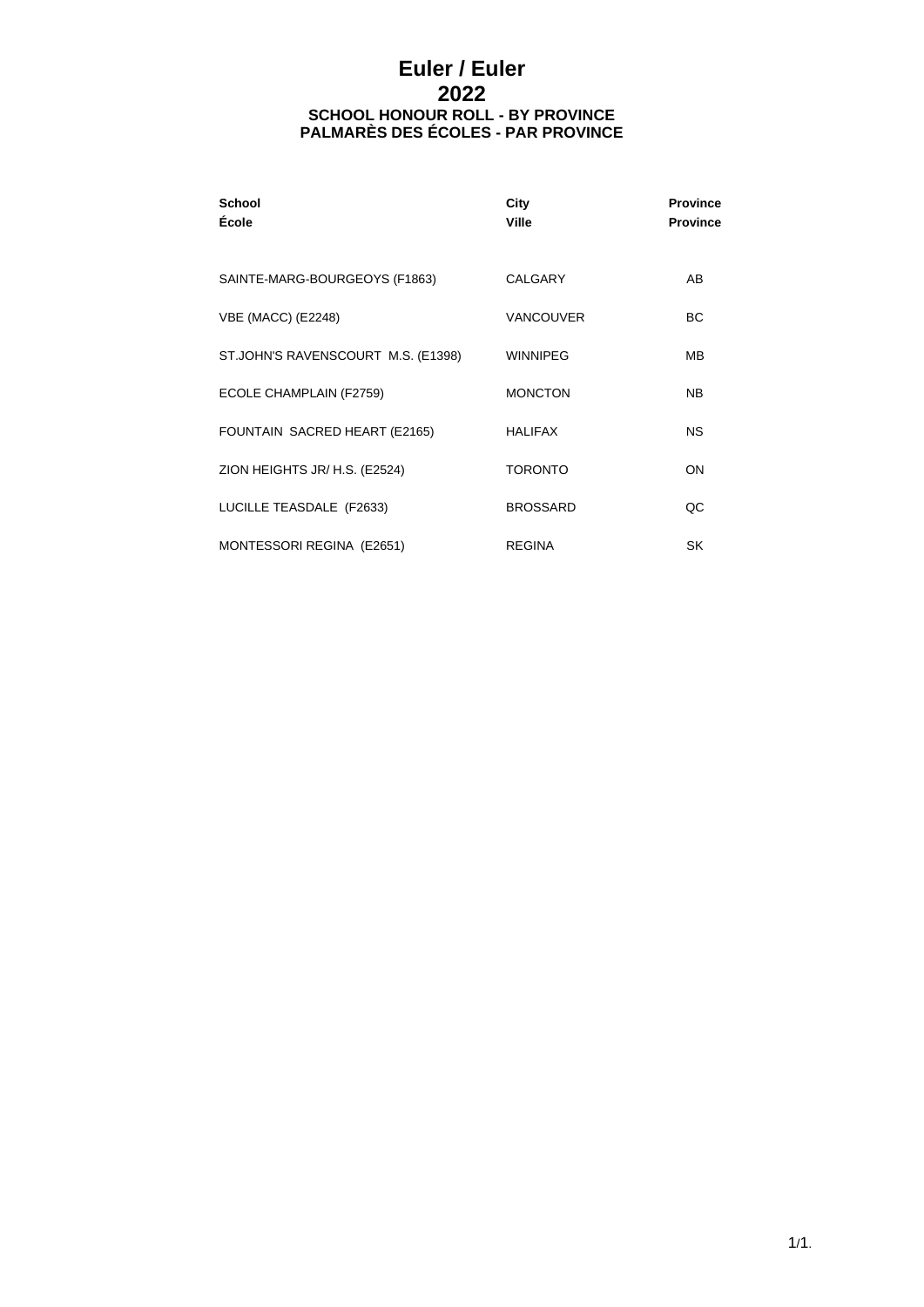# **Fibonacci / Fibonacci 2022 SCHOOL HONOUR ROLL - BY PROVINCE PALMARÈS DES ÉCOLES - PAR PROVINCE**

| <b>School</b><br>École                               | City<br>Ville                         | <b>Province</b><br><b>Province</b> |
|------------------------------------------------------|---------------------------------------|------------------------------------|
| BALMORAL M.S. (E2135)                                | <b>CALGARY</b>                        | AB                                 |
| LPQ EDUCATION (E2774)                                | <b>WEST VANCOUVER</b>                 | ВC                                 |
| ST.JOHN'S RAVENSCOURT JR. (E1465)                    | <b>WINNIPEG</b>                       | MВ                                 |
| LOU MACNARIN SCHOOL (E1458)                          | <b>DIFPPF</b>                         | N <sub>B</sub>                     |
| SACRED HEART SCH. HALIFAX (B48)                      | <b>HALIFAX</b>                        | NS.                                |
| TT MATH SCHOOL (E2671)                               | <b>MARKHAM</b>                        | ON                                 |
| SPRING PARK E.S. (B2828)                             | <b>CHARLOTTETOWN</b>                  | P.E.I.                             |
| <b>COLLEGE BEAUBOIS (F1049)</b><br>THE STUDY (E2029) | <b>PIERREFONDS</b><br>WESTMOUNT, MTL. | QC<br>QC                           |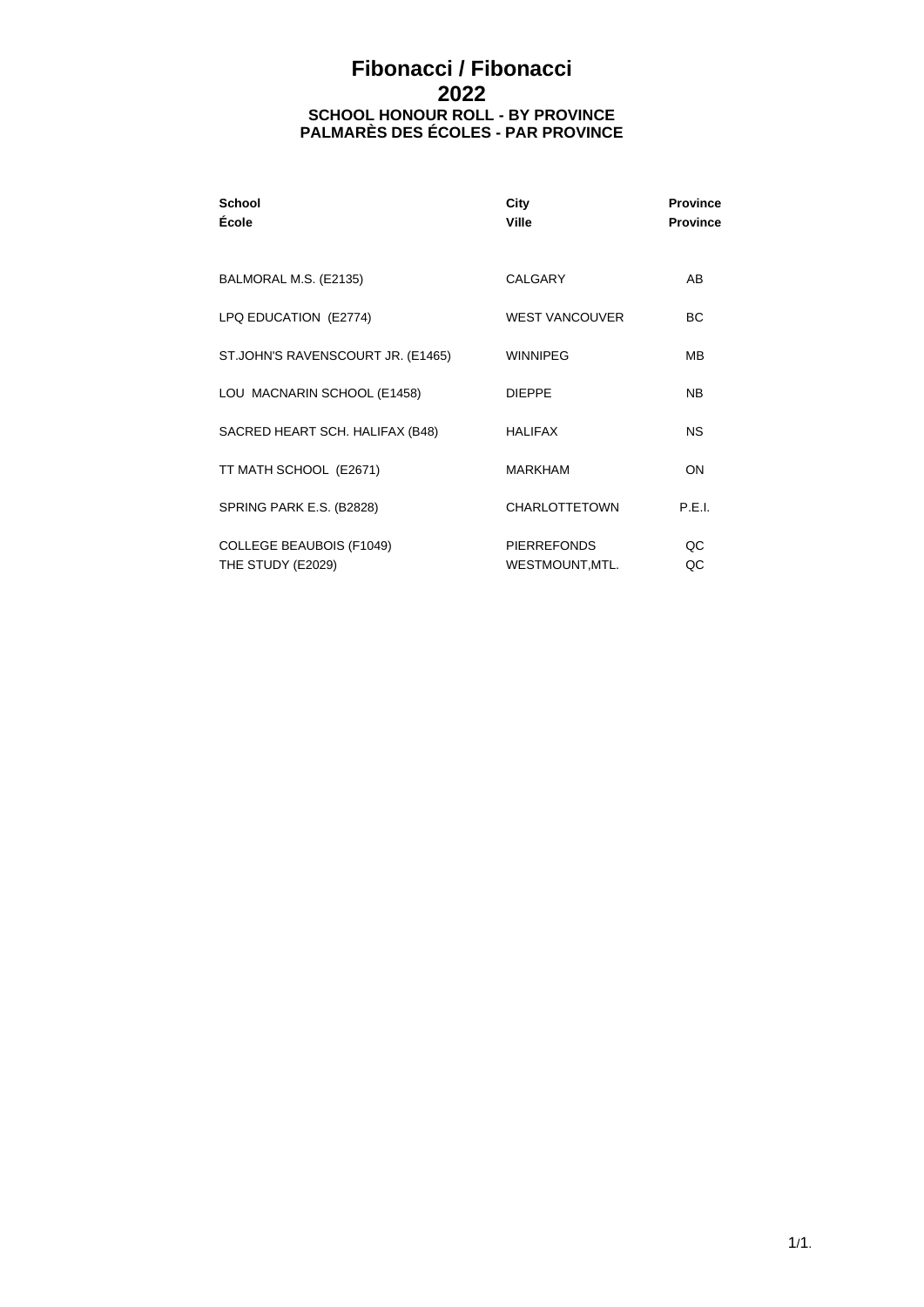### **Lagrange / Lagrange 2022 SCHOOL HONOUR ROLL - BY PROVINCE PALMARÈS DES ÉCOLES - PAR PROVINCE**

| School<br>École                                                                                                                                        | City<br><b>Ville</b>                                                                  | <b>Province</b><br><b>Province</b> |
|--------------------------------------------------------------------------------------------------------------------------------------------------------|---------------------------------------------------------------------------------------|------------------------------------|
| EDISON SCHOOL (E1561)                                                                                                                                  | <b>OKOTOKS</b>                                                                        | A <sub>B</sub>                     |
| M.E.I. MIDDLE SCHOOL (E925)                                                                                                                            | <b>ABBOTSFORD</b>                                                                     | ВC                                 |
| ECOLE VAN WALLEGHEM (E2515)                                                                                                                            | <b>WINNIPEG</b>                                                                       | MВ                                 |
| FOUNTAIN SACRED HEART (E2165)                                                                                                                          | <b>HALIFAX</b>                                                                        | NS.                                |
| CROSBY HEIGHTS P.S. (E1333)<br>GLEN SHIELDS P.S. (E253)<br>SPIRIT OF MATH DON MILLS (E1946)<br>TT MATH SCHOOL (E2671)<br>ZION HEIGHTS JR/ H.S. (E2524) | RICHMOND HILL<br><b>CONCORD</b><br><b>TORONTO</b><br><b>MARKHAM</b><br><b>TORONTO</b> | ON<br>ON<br>ON<br>ON<br>ON         |
| LUCILLE TEASDALE (F2633)                                                                                                                               | <b>BROSSARD</b>                                                                       | QC                                 |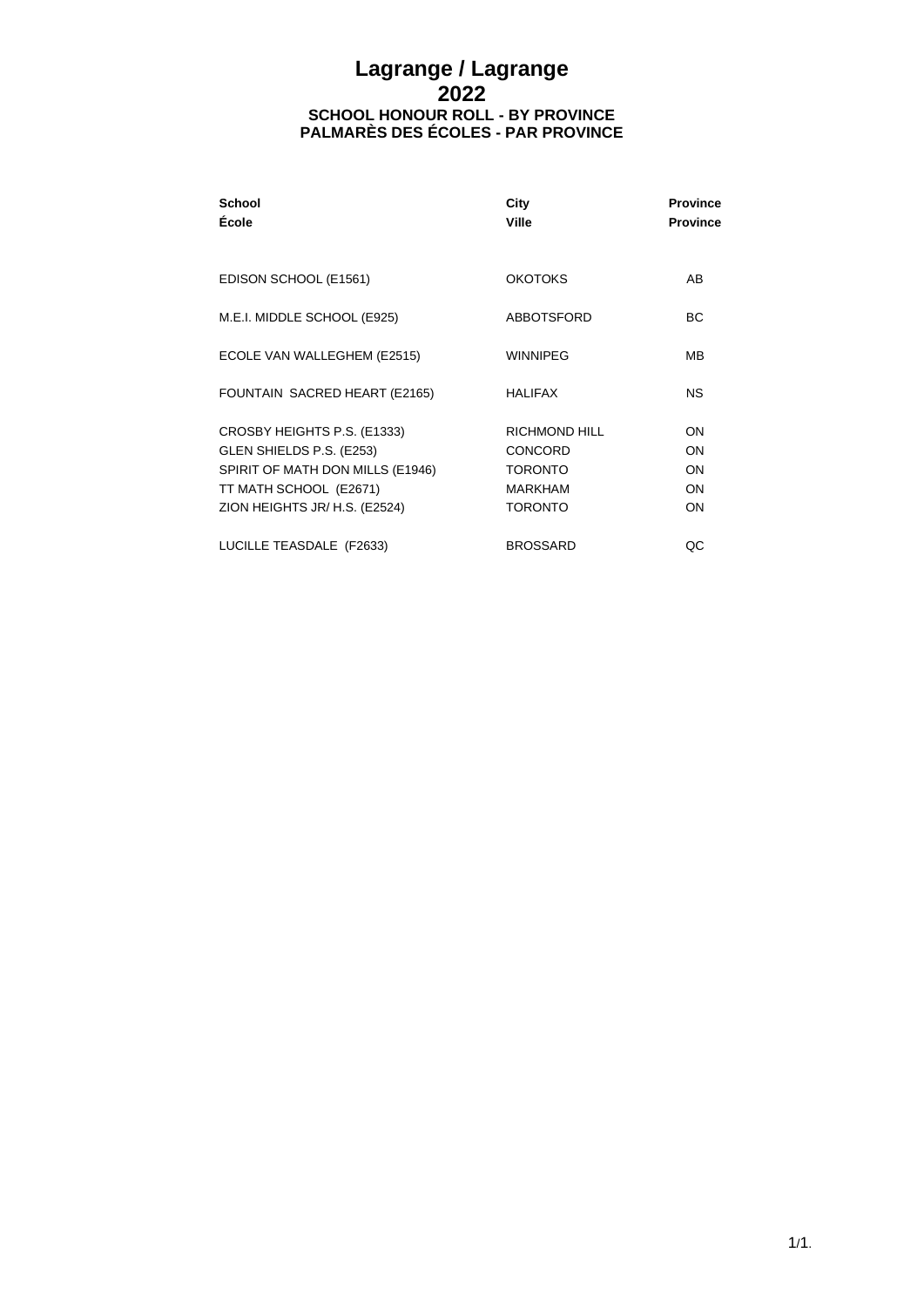# **Newton / Newton 2022 SCHOOL HONOUR ROLL - BY PROVINCE PALMARÈS DES ÉCOLES - PAR PROVINCE**

| <b>School</b><br>École      | City<br>Ville         | <b>Province</b><br><b>Province</b> |
|-----------------------------|-----------------------|------------------------------------|
| BALMORAL M.S. (E2135)       | CALGARY               | AB                                 |
| NOBEL ACADEMY (E2789)       | <b>WEST VANCOUVER</b> | <b>BC</b>                          |
| GRANT PARK H.S. (B2829)     | <b>WINNIPEG</b>       | MВ                                 |
| TOWN CTR MONTESSORI (E497)  | <b>MARKHAM</b>        | ON                                 |
| COLLEGE PASTEUR (F2636)     | <b>MONTREAL</b>       | QC                                 |
| WALTER MURRAY COLL. (E2084) | <b>SASKATOON</b>      | SK                                 |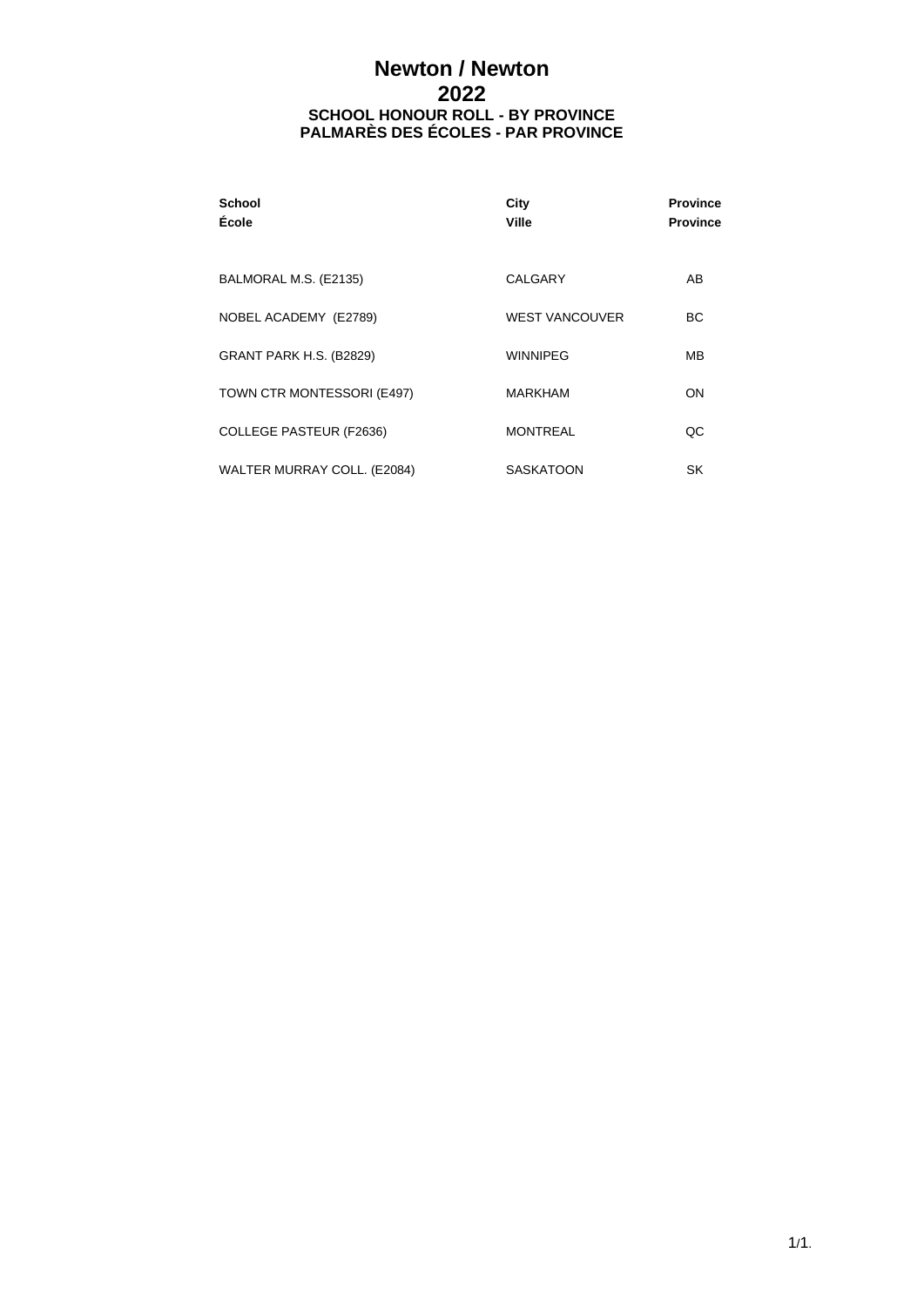### **Pythagoras / Pythagore 2022 SCHOOL HONOUR ROLL - BY PROVINCE PALMARÈS DES ÉCOLES - PAR PROVINCE**

| <b>School</b><br>École                               | City<br>Ville                   | <b>Province</b><br><b>Province</b> |
|------------------------------------------------------|---------------------------------|------------------------------------|
| BALMORAL M.S. (E2135)                                | CALGARY                         | AB                                 |
| <b>VBE (MACC) (E2248)</b>                            | <b>VANCOUVER</b>                | <b>BC</b>                          |
| ST.JOHN'S RAVENSCOURT M.S. (E1398)                   | <b>WINNIPEG</b>                 | MВ                                 |
| ECOLE CHAMPLAIN (F2759)                              | <b>MONCTON</b>                  | <b>NB</b>                          |
| SACRED HEART SCH. HALIFAX (B48)                      | <b>HALIFAX</b>                  | <b>NS</b>                          |
| SILVER STREAM P.S. (E2236)<br>TT MATH SCHOOL (E2671) | RICHMOND HILL<br><b>MARKHAM</b> | <b>ON</b><br>ON                    |
| SPRING PARK E.S. (B2828)                             | <b>CHARLOTTETOWN</b>            | P.F.L                              |
| ECOLE DES TROIS-TEMPS (SWL) (F1989)                  | ST-LIN-<br><b>LAURENTIDES</b>   | QC                                 |
| MONTESSORI REGINA (E2651)                            | <b>REGINA</b>                   | SK                                 |